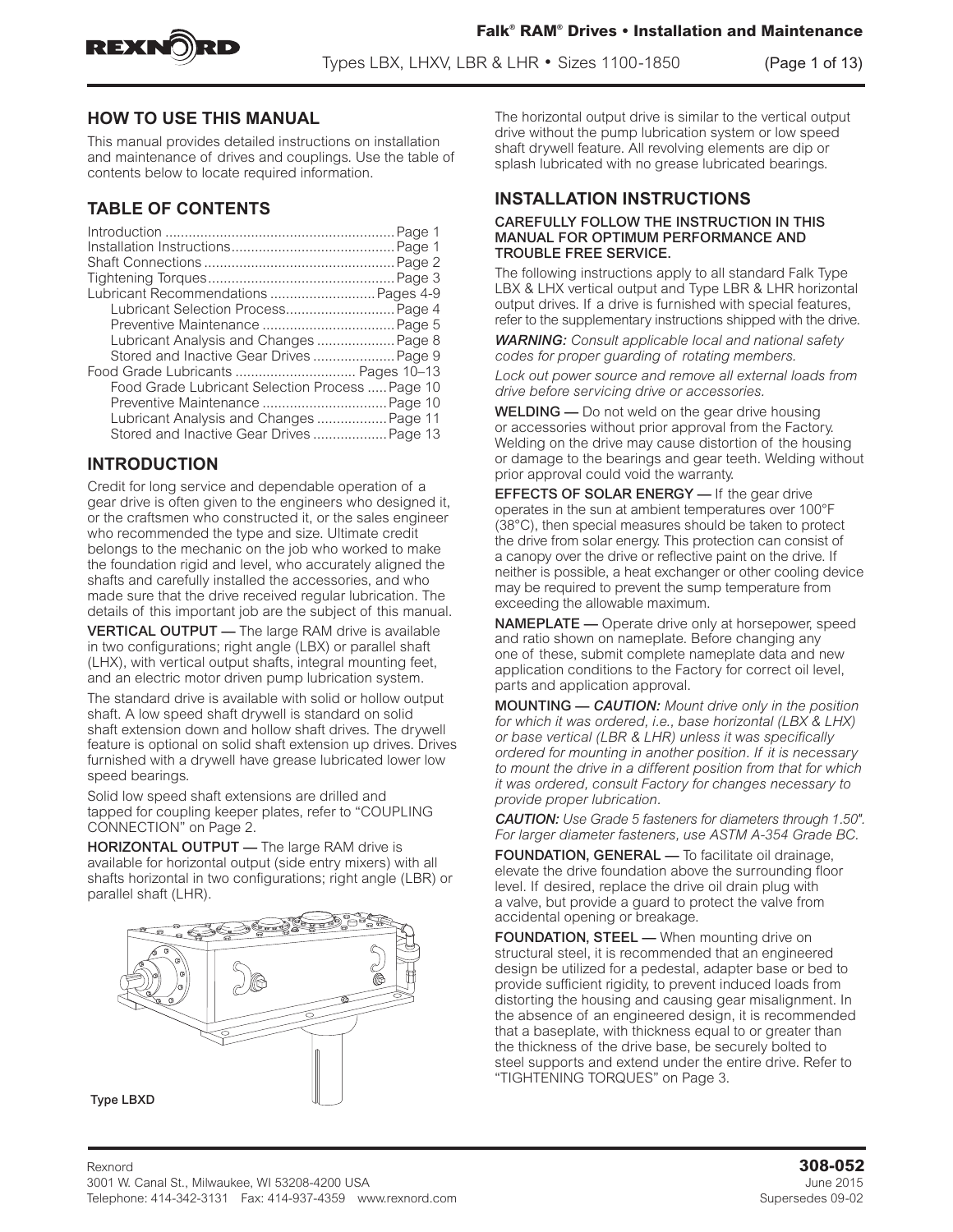(Page 2 of 13) Types LBX, LHXV, LBR & LHR • Sizes 1100-1850



FOUNDATION, CONCRETE — If a concrete foundation is used, allow the concrete to set firmly before bolting down the drive. For the best type of mounting, grout structural

steel mounting pads into the mounting base, as illustrated, rather than grouting the drive directly into the concrete.



Motors and other components mounted on motor plates or motor brackets may become misaligned during shipment. ALWAYS check alignment after installation. Refer to "SHAFT CONNECTIONS" for coupling alignment instructions.

DRIVE ALIGNMENT - Align drive with driven equipment by placing broad, flat shims under all mounting pads. Start at the low speed shaft end and level across the length and then the width of the drive. Check with a feeler gauge to make certain that all pads are supported to prevent distortion of housing when drive is bolted down. After drive is aligned with driven machine and bolted down, align prime mover to drive input shaft. Refer to "SHAFT CONNECTIONS" for coupling alignment.

If equipment is received from Factory mounted on a bedplate, the components were accurately aligned at the Factory with the bedplate mounted on a large, flat assembly plate. Shim under the bedplate foot pads until the drive is level and all feet are in the same plane.

Check the high speed shaft coupling alignment. If the coupling is misaligned, the bedplate is shimmed incorrectly. Re-shim bedplate and recheck high speed coupling alignment. If necessary, realign motor.

MOTOR BRACKETS — The weight, location and starting torque of the motor will cause some brackets to deflect downward and to twist. This movement is within allowable engineered limits for motor-drive selections from the Rexnord bulletin. If the customer considers the movement excessive, jackscrew supports for the bracket extension are available from the Facotyr whether the motor was mounted by the Factory or the customer. To compensate for deflection caused by heavy motors AND to get CORRECT COUPLING ALIGNMENT, use more shims under the rear motor feet than the front feet.

# **SHAFT CONNECTIONS**

COUPLING CONNECTION — The performance and life of any coupling depends largely upon how well the coupling is installed and serviced. Refer to the coupling manufacturer's manual for specific instructions.



### CORRECT METHOD

Heat interference fitted coupling hubs, pinions, sprockets or pulleys to a maximum of 275°F (135°C) and slide onto drive shaft.

### INCORRECT METHOD

DO NOT drive coupling hub, pinion, sprocket or pulley onto the shaft. An endwise blow on the shaft may damage gears and bearings. *WARNING: Provide suitable guards in accordance with OSHA standards.* 

Flanged type rigid couplings are typically used on mixer drive low speed shafts. The low speed shaft extension ends of the solid shaft drives are drilled and tapped to accommodate coupling keeper plates. Keeper plate fastener data, bolt circle and tightening torques are shown in Table 1.

REXNORD COUPLINGS — (Except fluid type) Detailed installation manuals are available from Factory and your local Rexnord Representative or Distributor—just provide size and type designations stamped on the coupling. Refer to Manual 428-010 for couplings and Manual 458-010 for gear couplings for lubricant requirements and a listing of typical lubricants meeting Rexnord specifications.

### **TABLE 1 — Coupling Keeper Plate Fastener Data**

| <b>Drive</b>                                                 | <b>Fastener Data (Grade 5)</b>                                                                                         | <b>Tightening</b>                                                      |                                                            |
|--------------------------------------------------------------|------------------------------------------------------------------------------------------------------------------------|------------------------------------------------------------------------|------------------------------------------------------------|
| <b>Size</b>                                                  | Dia-UNC & Qty.                                                                                                         | <b>Bolt Circle</b>                                                     | Torque Ib-ft ±5%                                           |
| 1100<br>1200<br>1300<br>1400<br>1500<br>1600<br>1750<br>1850 | 1.125-7UNC (2)<br>1.125-7UNC (3<br>1.250-7UNC (3<br>1.250-7UNC<br>1.500-6UNC<br>1.500-6UNC<br>1.500-6UNC<br>1.750-5UNC | 4.500<br>5.250<br>6.500<br>7.500<br>8.500<br>9.000<br>10.000<br>11.250 | 740<br>740<br>1060<br>1060<br>1840<br>1840<br>1840<br>3900 |

The following instructions apply to coupling alignment:

GAP AND ANGULAR ALIGNMENT — If possible, after mounting coupling hubs, position the driving and driven drives so that the distance

between shaft ends is equal to the coupling gap. Align the shafts by placing a spacer block, equal in thickness to required gap, between hub faces, as shown above, and also at 90° intervals around the hub. Check with feelers.



STEELFLEX<sup>®</sup> ILLUSTRATED

OFFSET ALIGNMENT — Align shafts of driving and driven drives so that a straight edge will rest squarely on the right and also at 90° intervals. Tighten foundation bolts of the connected equipment and recheck alignment and gap. STEELFLEX ILLUSTRATED

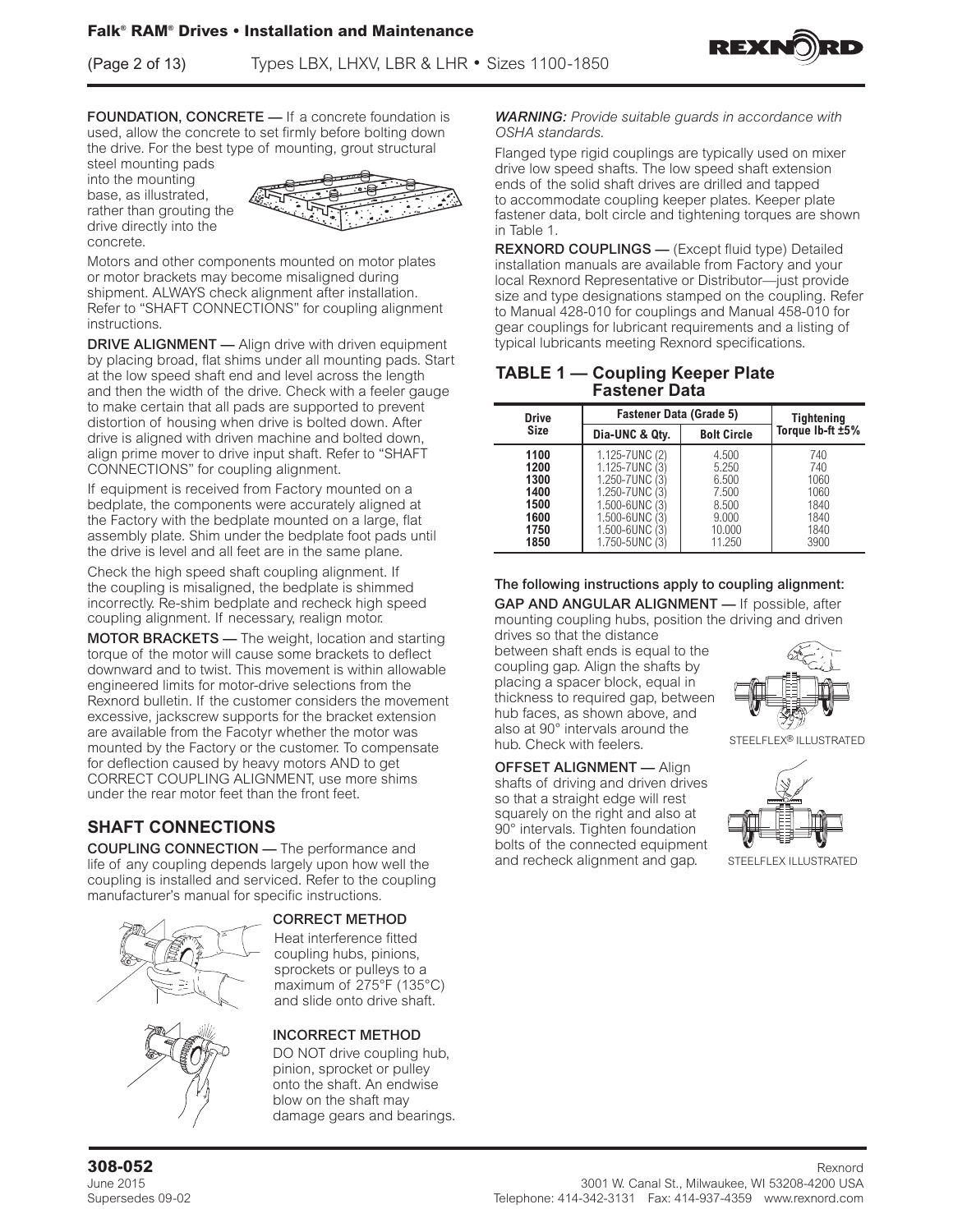

REXNORD FLUID COUPLINGS — Refer to the installation manual furnished with the fluid coupling for installation, alignment and startup instructions.

# SPROCKET, PULLEY OR SHEAVE CONNECTION —

Mount power take-offs as close to the drive housing as possible to avoid undue bearing load and shaft deflection.

Align the output shaft of the drive  $R = \frac{R}{R}$ square and parallel with the driven shaft by placing a straightedge across the face of the sprockets or sheaves as illustrated. Check horizontal shaft alignment by placing one leg of a square against the face of the sheave or sprocket with the spirit level on the horizontal leg of the square.

> SQUARE AND PARALLEL



DO NOT overtighten belts or chains. Adjust chains to manufacturers' specifications. Adjust belts as follows:

The ideal tension is the lowest tension at which the belt will not slip under peak load conditions. Check the belt tension frequently during the first 24 to 48 hours of run-in operation. Overtightening belts shortens belt and bearing life. Keep belts free from foreign material which may cause slippage. Inspect the V–belt periodically; tighten the belts if they are slipping.

# **TIGHTENING TORQUES**

Use the values specified in Table 2 below for fastening motors and Rexnord drives and accessories to their mounting surfaces with SAE Grade 5 non-lubricated fasteners. DO NOT use these values for "torque locking" fasteners or for fastening components with aluminum feet or with soft gaskets or vibration dampers on the mounting surface. If the tightening torque exceeds the capacity of the torque wrench, use a torque multiplier. Use Grade 5 fasteners for diameters through 1.50", for larger diameter fasteners, use ASTM A-354 Grade BC.

|                            | TABLE 2 — Tightening Torques (Ib-ft ±5%) — |
|----------------------------|--------------------------------------------|
| DO NOT Lubricate Fasteners |                                            |

| <b>LICIT TACIT LONGITURING I CONTO INTO</b> |                 |                 |               |                 |                 |  |
|---------------------------------------------|-----------------|-----------------|---------------|-----------------|-----------------|--|
| <b>Thread</b>                               | <b>Metal</b> to | <b>Metal</b> to | <b>Thread</b> | <b>Metal to</b> | <b>Metal</b> to |  |
| Dia-UNC                                     | Metal           | Concrete        | Dia-UNC       | Metal           | <b>Concrete</b> |  |
| $.250 - 20$                                 | 7               | 6               | 1.250-7       | 1060            | 840             |  |
| $.3125 - 18$                                | 15              | 12              | 1.375-6       | 1360            | 1100            |  |
| .375-16                                     | 27              | 22              | $1.500 - 6$   | 1840            | 1460            |  |
| .500-13                                     | 67              | 54              | 1.750-5       | 3900            | 2700            |  |
| $.625 - 11$                                 | 134             | 108             | $2.000 - 4.5$ | 5900            | 4100            |  |
| .750-10                                     | 242             | 194             | $2.250 - 4.5$ | 8600            | 6000            |  |
| $.875 - 9$                                  | 395             | 315             | $2.500 - 4$   | 11800           | 8300            |  |
| $1.000 - 8$                                 | 590             | 475             | 2.750-4       | 14600           | 10200           |  |
| 1.125-7                                     | 740             | 590             | $3.000 - 4$   | 19400           | 13600           |  |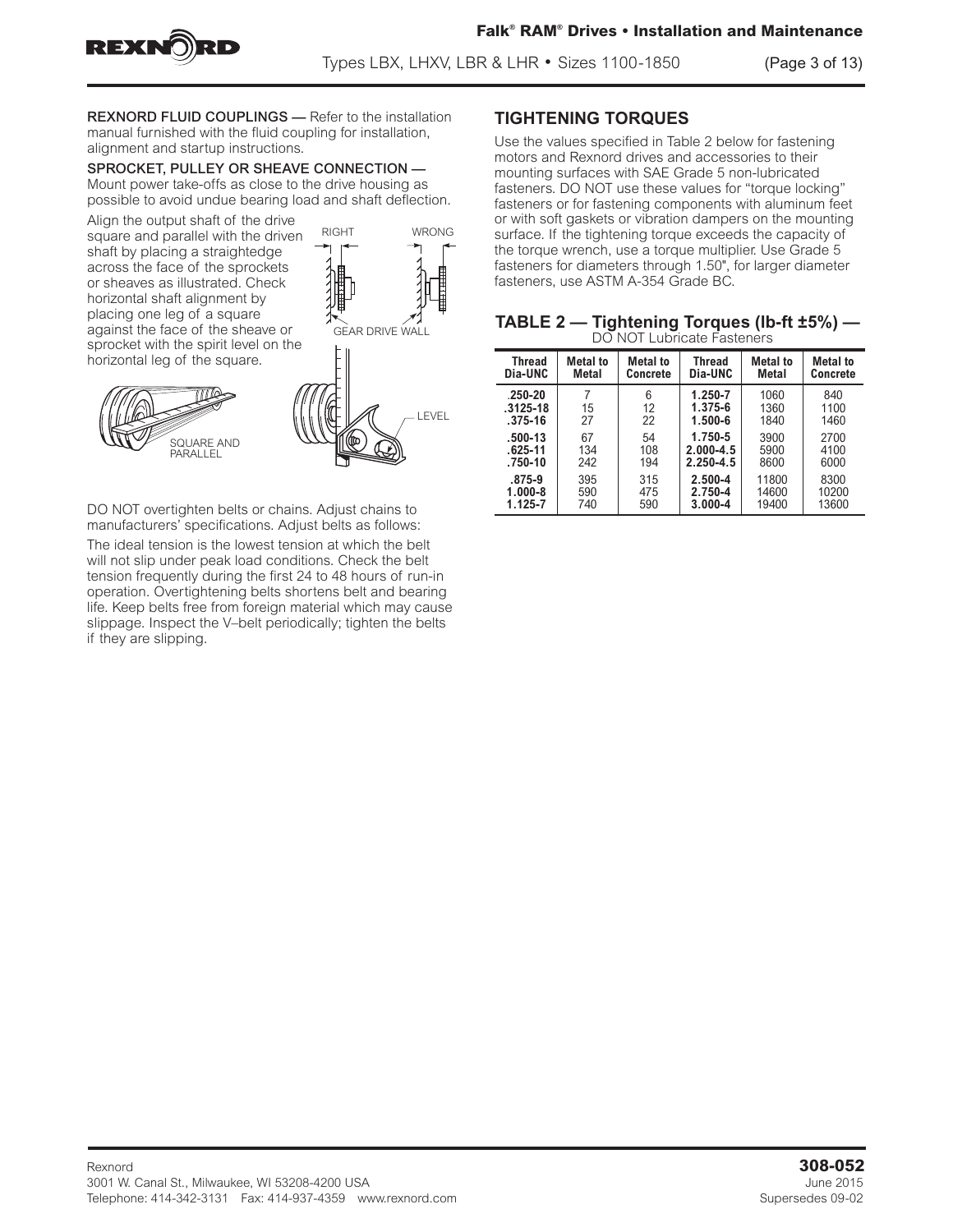(Page 4 of 13) Types LBX, LHXV, LBR & LHR • Sizes 1100-1850



# **Lubrication Recommendations**

# **INTRODUCTION**

Carefully follow instructions on the drive nameplate, warning tags and installation manuals furnished with the drive.

Lubricants listed in this manual are typical products ONLY and should not be construed as exclusive recommendations. Industrial type petroleum-based rust and oxidation inhibited (R & O), industrial type extreme pressure (EP) or industrial type micropitting resistant gear lubricants are the recommended gear lubricants. They can be formulated using petroleum or synthetic base stocks.

The section on food grade lubricants provides guidance selecting lubricants for applications needing this class of lubricants. Food grade lubricants are formulated using petroleum or different types of synthetic base stocks.

#### LUBRICANT SELECTION PROCESS

- 1. Refer to Table 5 or 6 for proper lubricant viscosity grade based on ambient temperature range.
- 2. Refer to Table 3 for summary of lubricant type.
- 3. Using proper lubricant table and viscosity grade, select desired lubricant manufacturer name.
- 4. Refer to Table 4 for approximate oil capacity to purchase.

### **TABLE 3 — Summary of Lubricant Type and Greases**

| <b>Petroleum-Based</b>                   |                                                 |                                               |  |  |  |
|------------------------------------------|-------------------------------------------------|-----------------------------------------------|--|--|--|
| R & O Inhibited<br>See Table 8A          | Extreme Pressure (EP)<br>See Table 8B           | <b>Micropitting Resistant</b><br>See Table 8C |  |  |  |
|                                          | Synthetic Lubricant, Polyalphaolefin Type (PAO) |                                               |  |  |  |
| R & O Inhibited<br>See Table 9A          | Extreme Pressure (EP)<br>See Table 9B           | Micropitting Resistant<br>See Table 9C        |  |  |  |
|                                          | <b>Conventional Grease</b>                      |                                               |  |  |  |
|                                          | See Table 10                                    |                                               |  |  |  |
| <b>Food Grade Lubricant &amp; Grease</b> |                                                 |                                               |  |  |  |
| See Page 10                              |                                                 |                                               |  |  |  |

# **VISCOSITY (IMPORTANT)**

The proper viscosity grade for petroleum-based lubricant is found in Table 5. For synthetic lubricant viscosity grades, refer to Table 6 and the "Synthetic Lubricants" paragraphs.

Viscosity grade is determined by ambient air temperature in immediate vicinity of gear drive. Lubricant selections must have a pour point at least 10°F (5.5°C) below the expected minimum ambient starting temperature.

If a gear drive operates in a typical indoor environment where the ambient temperature is within 70°F to 125°F (21°C to 52°C), the oil viscosity may be increased one ISO grade above that shown for the 50°F to 125°F(10°C to 52°C) range. That is, an ISO VG 320 (AGMA 6) or ISO VG 460 (AGMA 7) may be substituted for an ISO VG 220 (AGMA 5) or ISO VG 320 (AGMA 6) respectively, under this ambient condition.

# **LUBRICANT TYPES**

### PETROLEUM-BASED LUBRICANTS (TABLES 8A, 8B &

8C) — Industrial type petroleum-based rust and oxidation inhibited (R & O) gear lubricants are the most common and readily available general purpose gear lubricants.

SYNTHETIC LUBRICANTS (TABLES 9A, 9B & 9C) — Synthetic lubricants of the polyalphaolefin (PAO) type are recommended for cold climate operation, high temperature applications, extended temperature range (all season) operation and/or extended lubricant change intervals. The proper viscosity grade of synthetic lubricant is given in Table 6.

*WARNING: Polyalkylene glycol (PAG) based synthetic lubricants including GMax 6000 cannot be used in the drives covered by this manual.* 

ANTI-WEAR (AW) LUBRICANTS - For moderately loaded gear drives or operating conditions challenging for conventional R & O oils, industrial type anti-wear (AW) lubricants are suggested. These lubricants contain antiwear additives that provide stronger thicker lubricant film to help maintain surface separation. Synthetic lubricants by inherent nature of base stock properties provide anti-wear performance.

EXTREME PRESSURE (EP) LUBRICANTS (TABLES 8B & 9B) — For highly loaded drives or for drives loaded in excess of original estimates, industrial-type petroleum EP lubricants are preferred. EP lubricants are manufactured from petroleum or synthetic base lubricants. Anti-scuff is another term used to describe EP lubricants.

MICROPITTING RESISTANT LUBRICANTS (TABLES 8C & 9C) — Micropitting resistant lubricants are specially developed for surface hardened gearing commonly used in modern industrial gear drives. These lubricants contain additives to resist formation of micropitting and other conventional forms of gear wear. Highly loaded gear drives or applications where operating loads are not well defined may benefit from this type of lubricant. Generally lubricants are available in limited number of viscosity grades.

### *WARNING: LUBRICANTS IN FOOD PROCESSING*

*INDUSTRY — Generally conventional gear lubricants are classified as H2 by NSF (National Sanitation Foundation) since they contain harmful substances and should not be used in the food processing industry. Lubricants registered as H1 by NSF are suitable for food processing applications.*

CLIMATE CONDITIONS — Ambient temperature in immediate vicinity of gear drive is very important for determining viscosity grade. Table 5 provides viscosity grade selections for petroleum-based lubricants. See Table 6 for synthetic lubricants.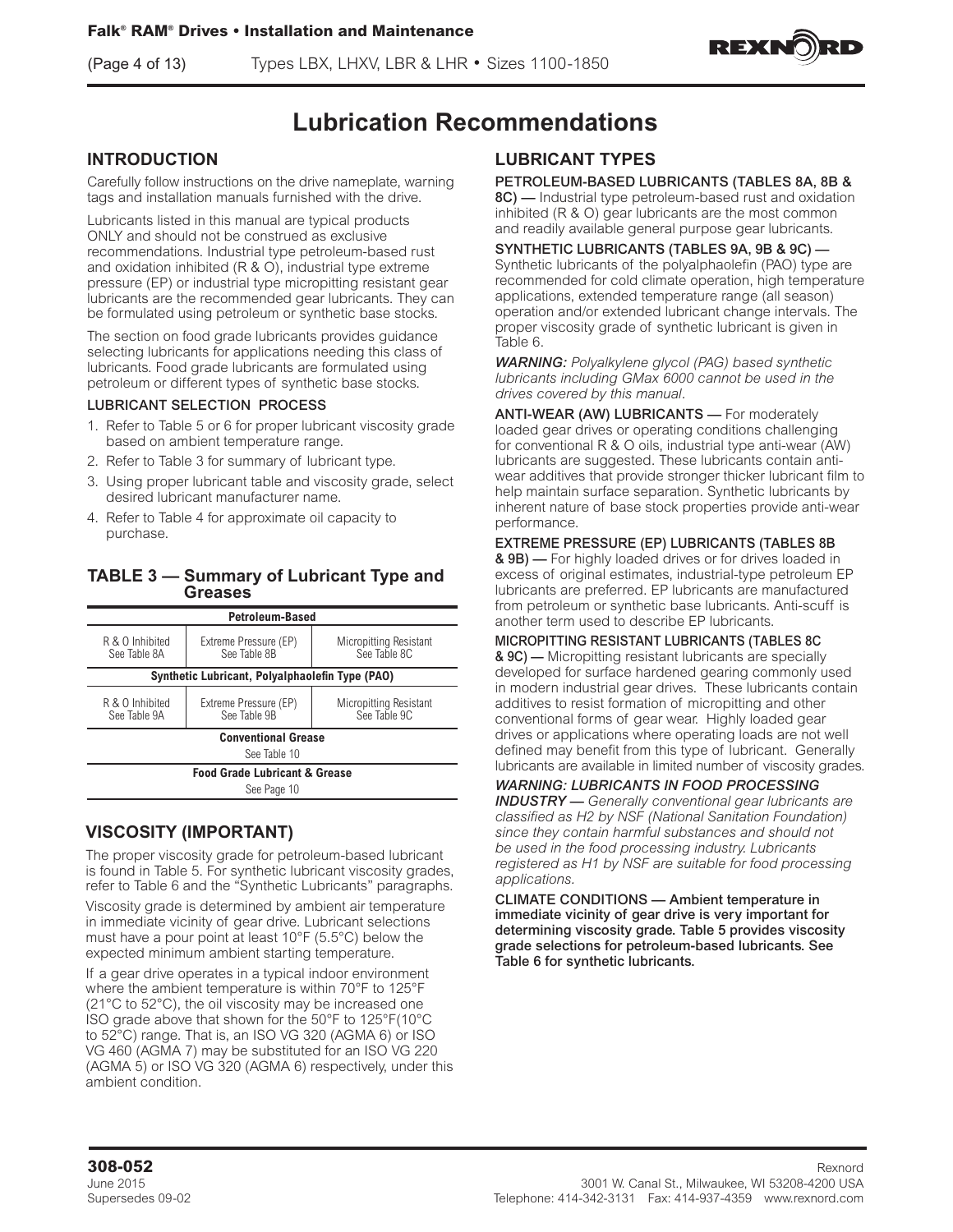

# **OIL LEVELS**

Fill the drive with oil to the level indicated on the oil level dipstick. Run the lubrication system for several minutes to fill the system components and recheck the oil level. Approximate oil capacities (for ordering oil) are listed in Table 4.

| TABLE 4 – Types LBX, LHXV, LBR, and LHR |                                   |  |  |
|-----------------------------------------|-----------------------------------|--|--|
|                                         | <b>Approximate Oil Capacities</b> |  |  |

|                   |                                           | <b>Vertical Output</b> | <b>Horizontal Output</b> |                               |  |
|-------------------|-------------------------------------------|------------------------|--------------------------|-------------------------------|--|
| <b>Drive Size</b> | LBX4, LHXV3,<br>LBX3&<br>& LHXV4<br>LHXV2 |                        | <b>LBR3 &amp; LHR2</b>   | LBR4, LHR3,<br>& LHR4 $\star$ |  |
|                   | Gallons                                   | Gallons                | Gallons                  | <b>Gallons</b>                |  |
| 1100              | 10                                        | 10                     | 14                       | 14/18                         |  |
| 1200              | 15                                        | 15                     | 19                       | 19/27                         |  |
| 1300              | 25                                        | 25                     | 35                       | 35/50                         |  |
| 1400              | 30                                        | 30                     | 40                       | 40/55                         |  |
| 1500              | 40                                        | 45                     | 50                       | 60/80                         |  |
| 1600              | 50                                        | 60                     | 65                       | 80/100                        |  |
| 1750              | 70                                        | 80                     | 95                       | 110/140                       |  |
| 1850              | 100                                       | 120                    | 130                      | 160/220                       |  |

 $\star$  Values to right of slash mark are for type LHR4 drives when HS Shaft is above drive center line.

Before starting, if conditions permit, rotate the input shaft by hand to check for any obstruction. Then start the drive and allow it to run without a load for several minutes. If everything is satisfactory, the drive is ready for operation.

#### **TABLE 5 — Viscosity Grade Recommendations For Petroleum Lubricants**

| Output     | <b>Ambient Temperature Range</b>                      |             |                                                                           |      |  |  |
|------------|-------------------------------------------------------|-------------|---------------------------------------------------------------------------|------|--|--|
| <b>RPM</b> | +15 $^{\circ}$ to +60 $^{\circ}$ F<br>$(-9° to +16°)$ |             | +50 $^{\circ}$ to +125 $^{\circ}$ F<br>$(+10^{\circ}$ to $+52^{\circ}$ C) |      |  |  |
|            | <b>ISO-VG</b>                                         | <b>AGMA</b> | <b>ISO-VG</b>                                                             | AGMA |  |  |
| Below 80   | 150                                                   | 4           | 320                                                                       |      |  |  |
| 80 & Above | 150                                                   |             | 220                                                                       | 5    |  |  |

**OIL PUMPS** — When selecting a lubricant for a gear drive equipped with an oil pump, cold temperature oil viscosity is important. Lubricant viscosity at start-up generally should not exceed 1725 cSt (8,000 SSU). When exceeding this viscosity, pump cavitation is possible, preventing oil circulation. A sump heater may be required or it may be possible to use a lower viscosity oil to minimize pump cavitation.

# **LUBRICATION SYSTEMS**

PUMP LUBRICATION SYSTEM — The standard vertical output drive is equipped with an external pump and components mounted on the low speed end of the drive. The system is composed of an electric motor (230/460 volt, 3 phase) driven gear pump, oil filter, flow indicator with switch and internal distribution network with relief valve (fixed at 30 psi). The system provides lubricant to all upper bearings and gear meshes. Lubrication system must be in operation when drive is in operation.

SYSTEM ELECTRICAL — Provide 3 phase electrical power for the pump motor, 230 or 460 volt, and wire the motor for correct rotation as indicated by the rotation arrow. The flow indicator is provided for warning/control with a single pole, double throw electrical switch rated at 15A, 125V/7A, 250V Maximum. The flow indicator switch must be included with the prime mover control circuitry to prevent drive operation without the lubrication system. Refer to the supplementary instructions provided with the lubrication system components for more information.

# **PREVENTIVE MAINTENANCE**

**AFTER FIRST WEEK — Check alignment of total system** and realign where necessary. Also tighten all external bolts and plugs where necessary. DO NOT readjust the internal gear or bearing settings in the drive, these were permanently set at the Factory.

OIL FILTER SERVICE — (Sizes 1100-1500, Model A) Record oil pressure at oil filter indicating gauge with drive at operating temperature, with fresh oil. Replace oil filter when oil pressure INCREASE reaches 10 psi with drive at operating temperature. Replacement filter elements (Falk Part No. 10092262, Gresen K-22002 or equivalent 30 micron) are available from Factory.

OIL FILTER SERVICE — (Sizes 1100-1500, Model B & Sizes 1600-1850, Model D) Oil filters are equipped with a visual pop-up element condition indicator. When indicator is completely red this means oil is by-passing the filter element and filter should be changed. Note, cold oil (during start-up) may by-pass the filter, but once drive comes up to operating, temperature the indicator will turn green.

When servicing a filter, use the following procedure:

- 1. Stop the system's power unit.
- 2. Relieve pressure in the filter line.
- 3. Rotate bowl counter-clockwise and remove.
- 4. Remove element from housing. Discard all disposable elements. These elements are not cleanable.
- 5. Place new, clean element in housing, centering it on location in the head.
- 6. Inspect bowl seal and replace if necessary.
- 7. Replace bowl. Rotate clockwise and hand tighten.

**TABLE 7 — Replacement Oil Filter Elements**  (Sizes 1100-1500, Model B &  $\sim$  1600-1950, Model D

|                   | OILES TOUU-TOUU, IVIUUEI DT     |                                   |  |  |  |  |
|-------------------|---------------------------------|-----------------------------------|--|--|--|--|
| <b>Drive Size</b> | <b>Falk Element</b><br>Part No. | <b>Parker Element</b><br>Part No. |  |  |  |  |
| 1100              | 10094464                        | 9303700                           |  |  |  |  |
| 1200              | 10094464                        | 930370Q                           |  |  |  |  |
| 1300              | 10094465                        | 930100Q                           |  |  |  |  |
| 1400              | 10094465                        | 930100Q                           |  |  |  |  |
| 1500              | 10094465                        | 930100Q                           |  |  |  |  |
| 1600              | 10094466                        | 9301190                           |  |  |  |  |
| 1750              | 10094466                        | 930119Q                           |  |  |  |  |
| 1850              | 10094466                        | 930119Q                           |  |  |  |  |

### **TABLE 6 — Viscosity Grade Recommendations for Synthetic Lubricants**

|                      |               |                                                        | <b>Cold Climates</b> |                   | <b>Normal Climates</b>      |                                     |                                                                            |      |                                                         |      |
|----------------------|---------------|--------------------------------------------------------|----------------------|-------------------|-----------------------------|-------------------------------------|----------------------------------------------------------------------------|------|---------------------------------------------------------|------|
| Output<br><b>RPM</b> |               | $-30^\circ$ to +10°F<br>$(-34^\circ$ to $-12^\circ$ C) | $-15^\circ$ to +50°F | $(-26° to +10°C)$ | $0^\circ$ to +80 $^\circ$ F | $(-18^{\circ}$ to +27 $^{\circ}$ C) | +10 $^{\circ}$ to +125 $^{\circ}$ F<br>$(-12^{\circ}$ to +52 $^{\circ}$ C) |      | +20 $^{\circ}$ to +125 $^{\circ}$ F<br>$(-7° to +52°C)$ |      |
|                      | <b>ISO-VG</b> | AGMA                                                   | <b>ISO-VG</b>        | AGMA              | <b>ISO-VG</b>               | AGMA                                | <b>ISO-VG</b>                                                              | AGMA | <b>ISO-VG</b>                                           | AGMA |
| All                  | 32            |                                                        | 68                   |                   | 150                         |                                     | 220                                                                        |      | 320                                                     |      |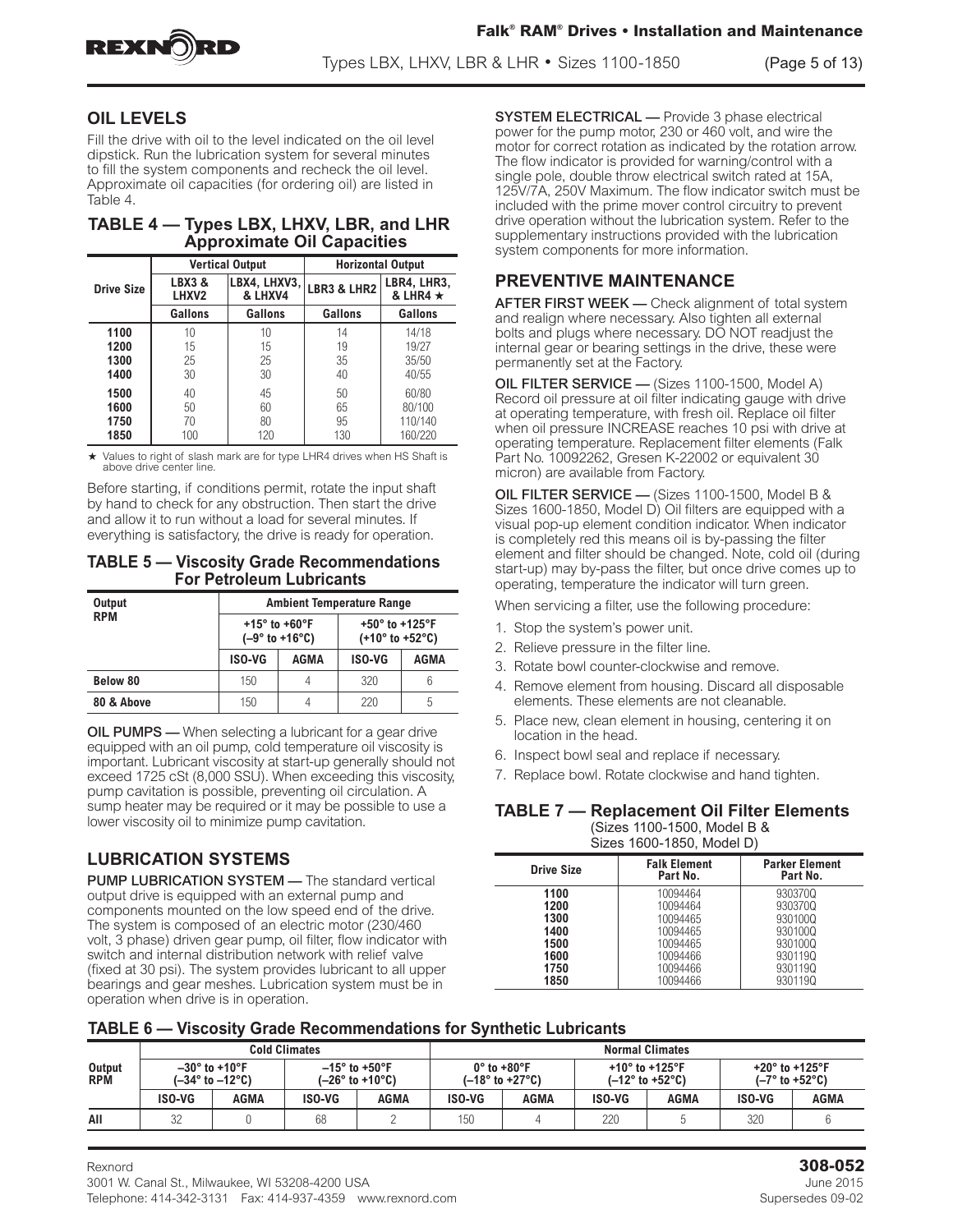# (Page 6 of 13) Types LBX, LHXV, LBR & LHR • Sizes 1100-1850

#### **TABLE 8A —Petroleum Based R & O (Rust & Oxidation) Inhibited Lubricants** <sup>s</sup> Maximum Operating Temperature of Lubricants 200°F (93°C)

|                                                    | 150                      | 220                      | 320                      |
|----------------------------------------------------|--------------------------|--------------------------|--------------------------|
| <b>ISO Viscosity Grade</b>                         |                          |                          |                          |
| <b>AGMA Viscosity Grade</b>                        | 4                        | 5                        | 6                        |
| Viscosity cSt $@$ 40°C $@$                         | 135-165                  | 198-242                  | 288-352                  |
| Viscosity SSU @ 100°F                              | 626-765                  | 918-1122                 | 1335-1632                |
| <b>Manufacturer</b>                                | <b>Lubricant Name</b>    | <b>Lubricant Name</b>    | <b>Lubricant Name</b>    |
|                                                    | Hyspin AWS 150           | Hyspin AWS 220           |                          |
| <b>Castrol Industrial Lubricants</b>               | Castrol Paradene R&O 150 | Castrol Paradene R&O 220 | Castrol Paradene R&O 320 |
|                                                    | Castrol Paradene AW 150  | Castrol Paradene AW 220  | Castrol Paradene AW 320  |
| Chevron / Texaco / Caltex                          | Rando HD 150             | Rando HD 220             | Rando HD 320             |
| Citgo Petroleum Corp.                              | Pacemaker T 150          | Pacemaker SD 220         | Pacemaker SD 320         |
|                                                    | DTE Oil Extra Heavy      | DTE Oil BB               | DTE OII AA               |
| Exxon Mobil / Esso                                 | Vacuoline 528            | Vacuoline 533            | Vacuoline 537            |
| <b>Petro-Canada Lubricants</b>                     | TurboFlo R&O 150         | TurboFlo R&O 220         | TurboFlo R&O 320         |
| Phillips 66 / Conoco / 76 Lubricants / Kendall     | Multipurpose R&O 150     | Multipurpose R&O 220     | Multipurpose R&O 320     |
|                                                    | Morlina S2 B 150         | Morlina S2 B 220         | Morlina S2 B 320         |
| Shell Oil Co.                                      | Morlina S2 BA 150        | Morlina S2 BA 220        | Morlina S2 BA 320        |
| Total Lubricants USA / Keystone Div. Penwalt Corp. | Cirkan ZS 150            | Cirkan ZS 220            | Cirkan ZS 320            |
| <b>Whitmore Manufacturing Company</b>              | Hyperion 150             | Hyperion 220             | Hyperion 320             |

 $\blacktriangle$  Minimum viscosity index of 90.

Kinematic viscosity in units of  $mm^2/s$  is equivalent to cSt (centistokes).

#### **TABLE 8B — Petroleum Based EP (Extreme Pressure) Lubricants** <sup>s</sup> Maximum Operating Temperature of Lubricants 200°F (93°C)

| 150                          | 220                          | 320                          |
|------------------------------|------------------------------|------------------------------|
| 4                            | 5                            | 6                            |
| 135-165                      | 198-242                      | 288-352                      |
| 626-765                      | 918-1122                     | 1335-1632                    |
| Lubricant Name               | <b>Lubricant Name</b>        | Lubricant Name               |
| Alpha SP 150                 | Alpha SP 220                 | Alpha SP 320                 |
| Meropa 150<br>Ultra Gear 150 | Meropa 220<br>Ultra Gear 220 | Meropa 320<br>Ultra Gear 320 |
| EP Compound 150              | EP Compound 220              | EP Compound 320              |
| Mobilgear 600 XP 150         | Mobilgear 600 XP 220         | Mobilgear 600 XP 320         |
|                              | GearMaster CLP Oils 220      |                              |
| Kluberoil GEM 1 N 150        |                              | - - -                        |
| Enduratex EP 150             | Enduratex EP 220             | Enduratex EP 320             |
| Extra Duty Gear Oil 150      | Extra Duty Gear Oil 220      | Extra Duty Gear Oil 320      |
| <b>Omala S2 G 150</b>        | <b>Omala S2 G 220</b>        | <b>Omala S2 G 320</b>        |
| Carter EP 150                | Carter EP 220                | Carter EP 320                |
|                              |                              |                              |

 $\blacktriangle$  Minimum viscosity index of 90.

■ Kinematic viscosity in units of mm<sup>2</sup>/s is equivalent to cSt (centistokes).

### **TABLE 8C — Petroleum Based Micropitting Resistant Lubricants** <sup>s</sup> Maximum Operating Temperature of Lubricants 200°F (93°C)

| ້                           |                       |                       |                       |
|-----------------------------|-----------------------|-----------------------|-----------------------|
| <b>ISO Viscosity Grade</b>  | 150                   | 220                   | 320                   |
| <b>AGMA Viscosity Grade</b> |                       |                       |                       |
| Viscosity cSt $@$ 40 $°C$   | 135-165               | 198-242               | 288-352               |
| Viscosity SSU @ 100°F       | 626-765               | 918-1122              | 1335-1632             |
| <b>Manufacturer</b>         | <b>Lubricant Name</b> | <b>Lubricant Name</b> | <b>Lubricant Name</b> |
| <b>Kluber Lubrication</b>   | $- - -$               | Kluberoil GEM 1 N 220 | Kluberoil GEM 1 N 320 |

 $\blacktriangle$  Minimum viscosity index of 90.

 $\blacksquare$  Kinematic viscosity in units of mm<sup>2</sup>/s is equivalent to cSt (centistokes).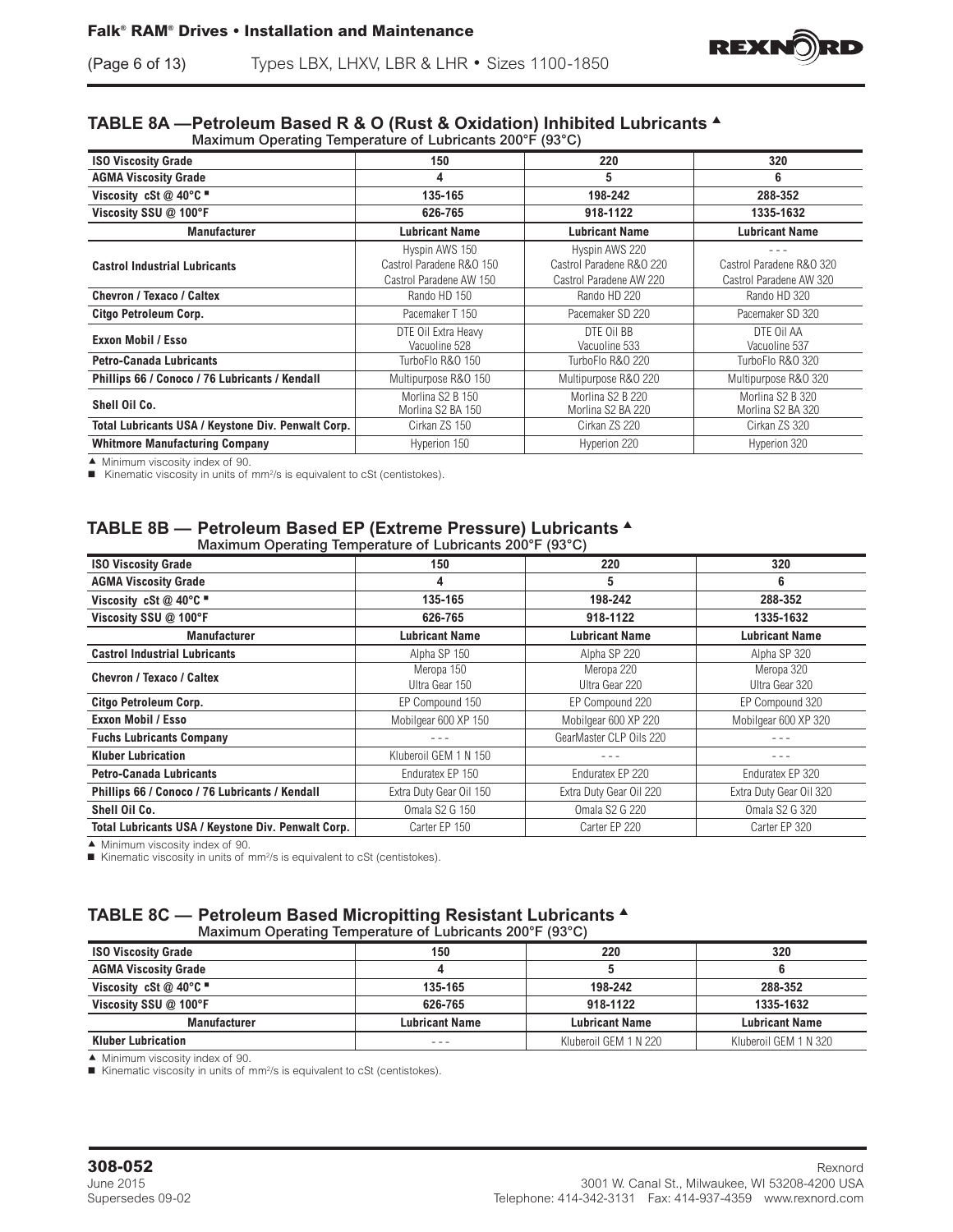

Types LBX, LHXV, LBR & LHR • Sizes 1100-1850 (Page 7 of 13)

# **TABLE 9A — Synthetic PAO (Polyalphaolefin) R & O (Rust & Oxidation) Inhibited Lubricants** <sup>s</sup>

| <b>ISO Viscosity Grade</b>                               | 32                    | 68                      | 150                      | 220                      | 320                      |
|----------------------------------------------------------|-----------------------|-------------------------|--------------------------|--------------------------|--------------------------|
| <b>AGMA Viscosity Grade</b>                              | 0                     | 2                       | 4                        | 5                        | 6                        |
| Viscosity cSt $@$ 40°C $@$                               | 28.8-35.2             | 61.2-74.8               | 135-165                  | 198-242                  | 288-352                  |
| Viscosity SSU @ 100°F                                    | 134-164               | 284-347                 | 626-765                  | 918-1122                 | 1335-1632                |
| <b>Manufacturer</b>                                      | Lubricant Name        | <b>Lubricant Name</b>   | <b>Lubricant Name</b>    | <b>Lubricant Name</b>    | <b>Lubricant Name</b>    |
| <b>Castrol Industrial Lubricants</b>                     | Alphasyn T 32         | Alphasyn T 68           | Alphasyn T 150           | Alphasyn T 220           | Alphasyn T 320           |
|                                                          | Castrol Isolube 32    | Castrol Isolube 68      | Castrol Isolube 150      | Castrol Isolube 220      | Castrol Isolube 320      |
| Chevron / Texaco / Caltex                                | Cetus HiPerSYN Oil 32 | Cetus HiPerSYN Oil 68   | Cetus HiPerSYN Oil 150   | Cetus HiPerSYN Oil 220   | Cetus HiPerSYN Oil 320   |
| Citgo Petroleum Corp.                                    |                       | CITGEAR Synthetic HT 68 | CITGEAR Synthetic HT 150 | CITGEAR Synthetic HT 220 | CITGEAR Synthetic HT 320 |
| <b>Exxon Mobil / Esso</b>                                | Mobil SHC 624         | Mobil SHC 626           | Mobil SHC 629            | Mobil SHC 630            | Mobil SHC 632            |
| <b>Kluber Lubrication</b>                                |                       | Klubersynth G 4 68      | Klubersynth G 4 150      | Klubersynth G 4 220      |                          |
| <b>Petro-Canada Lubricants</b>                           | Synduro SHB 32        | Synduro SHB 68          | Synduro SHB 150          | Synduro SHB 220          | $- - -$                  |
| Phillips 66 / Conoco /<br><b>76 Lubricants / Kendall</b> |                       | Syncon R&O 68           | Syncon R&O 150 ●         | Syncon R&O 220 ●         | Syncon R&O 320 ●         |
| Shell Oil Co.                                            |                       | Morlina S4 B 68         | Morlina S4 B 150         | Morlina S4 B 220         | Morlina S4 B 320         |

c Minimum viscosity index of 130. Consult lubricant supplier/manufacturer for maximum operating temperature.

 $\blacksquare$  Kinematic viscosity in units of mm<sup>2</sup>/s is equivalent to cSt (centistokes).

 $\bullet$  Minimum viscosity index of 120.

# **TABLE 9B — Synthetic PAO (Polyalphaolefin) EP (Extreme Pressure) Lubricants** <sup>s</sup>

| <b>ISO Viscosity Grade</b>                               | 32                    | 68                           | 150                                       | 220                                       | 320                                       |
|----------------------------------------------------------|-----------------------|------------------------------|-------------------------------------------|-------------------------------------------|-------------------------------------------|
| <b>AGMA Viscosity Grade</b>                              | 0                     | $\overline{2}$               | 4                                         | 5                                         | 6                                         |
| Viscosity cSt @ 40°C $\blacksquare$                      | 28.8-35.2             | 61.2-74.8                    | 135-165                                   | 198-242                                   | 288-352                                   |
| Viscosity SSU @ 100°F                                    | 134-164               | 284-347                      | 626-765                                   | 918-1122                                  | 1335-1632                                 |
| <b>Manufacturer</b>                                      | <b>Lubricant Name</b> | <b>Lubricant Name</b>        | <b>Lubricant Name</b>                     | <b>Lubricant Name</b>                     | <b>Lubricant Name</b>                     |
| <b>Castrol Industrial</b><br><b>Lubricants</b>           |                       | Castrol Isolube EP 68        | Alphasyn EP 150<br>Castrol Isolube EP 150 | Alphasyn EP 220<br>Castrol Isolube EP 220 | Alphasyn EP 320<br>Castrol Isolube EP 320 |
| Chevron / Texaco / Caltex                                | - - -                 | - - -                        | Tegra Synthetic Gear Lubricant 150        | Tegra Synthetic Gear Lubricant 220        | Tegra Synthetic Gear Lubricant 320        |
| Citgo Petroleum Corp.                                    | - - -                 | CITGEAR Synthetic EP Gear 68 | CITGEAR Synthetic EP Gear 150             | CITGEAR Synthetic EP Gear 220             | CITGEAR Synthetic EP Gear 320             |
| <b>Exxon Mobil / Esso</b>                                | - - -                 |                              | Mobil SHC Gear 150                        | Mobil SHC Gear 220                        | Mobil SHC Gear 320                        |
| <b>Fuchs Lubricants Company</b>                          | - - -                 | $- - -$                      | - - -                                     | Renolin Unisyn CLP 220                    | Renolin Unisyn CLP 320                    |
| <b>Kluber Lubrication</b>                                | - - -                 | $- - -$                      | Klubersynth EG 4 150                      | Klubersynth EG 4 220                      | Klubersynth EG 4 320                      |
| <b>Petro-Canada Lubricants</b>                           | - - -                 | $- - -$                      | Enduratex Synthetic EP 150                | Enduratex Synthetic EP 220                | Enduratex Synthetic EP 320                |
| Phillips 66 / Conoco /<br><b>76 Lubricants / Kendall</b> |                       |                              | Syncon EP Plus Gear Oil 150               | Syncon EP Plus Gear Oil 220               | Syncon EP Plus Gear Oil 320               |
| Shell Oil Co.                                            | - - -                 | Omala S4 GX 68               | Omala S4 GX 150                           | Omala S4 GX 220                           | Omala S4 GX 320                           |
| <b>Whitmore Mfg. Company</b>                             | - - -                 | $- - -$                      | Decathlon HD 150                          | Decathlon HD 220                          | Decathlon HD 320                          |

c Minimum viscosity index of 130. Consult lubricant supplier/manufacturer for maximum operating temperature.

 $\blacksquare$  Kinematic viscosity in units of mm<sup>2</sup>/s is equivalent to cSt (centistokes).

### **TABLE 9C — Synthetic PAO (Polyalphaolefin) Micropitting Resistant Lubricants** <sup>s</sup>

| <b>ISO Viscosity Grade</b>                     | 32                    | 68                    | 150                   | 220                   | 320                                                                         |
|------------------------------------------------|-----------------------|-----------------------|-----------------------|-----------------------|-----------------------------------------------------------------------------|
| <b>AGMA Viscosity Grade</b>                    | 0                     |                       | 4                     |                       | 6                                                                           |
| Viscosity cSt @ 40°C "                         | 28.8-35.2             | $61.2 - 74.8$         | 135-165               | 198-242               | 288-352                                                                     |
| Viscosity SSU @ 100°F                          | 134-164               | 284-347               | 626-765               | 918-1122              | 1335-1632                                                                   |
| <b>Manufacturer</b>                            | <b>Lubricant Name</b> | <b>Lubricant Name</b> | <b>Lubricant Name</b> | <b>Lubricant Name</b> | <b>Lubricant Name</b>                                                       |
| <b>Chevron / Texaco / Caltex</b>               |                       |                       | - - -                 | - - -                 | Pinnacle WM 320                                                             |
| <b>Exxon Mobil / Esso</b>                      | - - -                 | - - -                 | - - -                 | - - -                 | Mobil SHC Gear 320 WT                                                       |
| <b>Kluber Lubrication</b>                      | $- - -$               | $- - -$               |                       |                       | Klubersvnth GEM 4 N 150   Klubersvnth GEM 4 N 220   Klubersvnth GEM 4 N 320 |
| <b>Petro-Canada Lubricants</b>                 | ---                   | $- - -$               | ---                   | ---                   | Harnex 320                                                                  |
| Phillips 66 / Conoco / 76 Lubricants / Kendall | $- - -$               | - - -                 | $- - -$               | $- - -$               | Syncon WTL 320                                                              |
| <b>Whitmore Manufacturing Company</b>          |                       |                       | Decathlon F 150       | Decathlon F 220       | Decathlon F 320                                                             |

c Minimum viscosity index of 130. Consult lubricant supplier/manufacturer for maximum operating temperature.

 $\blacksquare$  Kinematic viscosity in units of mm<sup>2</sup>/s is equivalent to cSt (centistokes).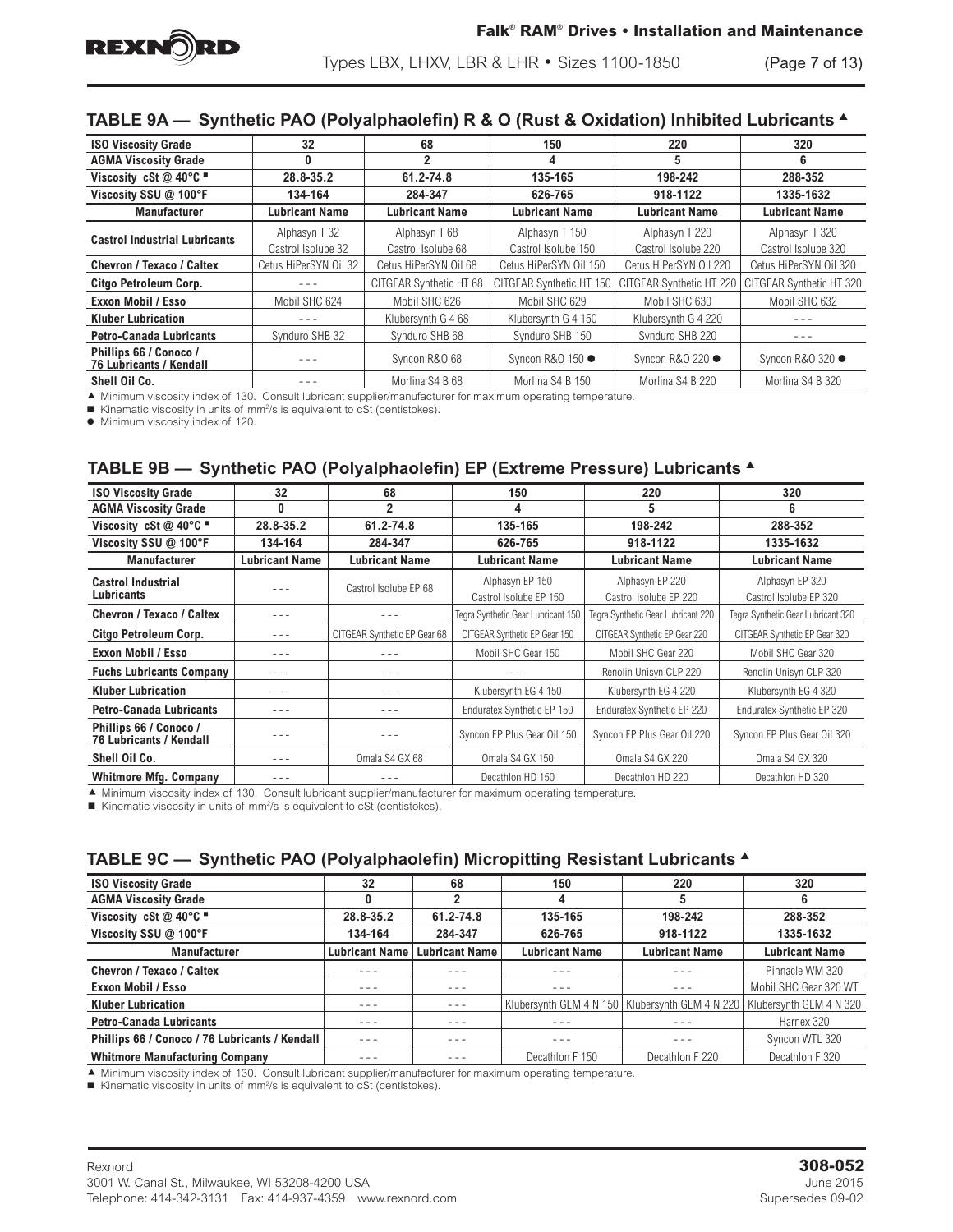(Page 8 of 13) Types LBX, LHXV, LBR & LHR • Sizes 1100-1850



#### AFTER FIRST MONTH — Proceed as follows:

- 1. Operate drive until old sump oil reaches normal operating temperature. Shut down drive and drain immediately.
- 2. Immediately flush drive with an oil of the same type and viscosity grade as the original charge (warmed to approximately 100°F (38°C) in cold weather) by rapidly pouring or pumping a charge equal to 25 -100% of the initial fill volume or until clean oil flows through the drain.
- 3. Close the drain and refill the drive to the correct level with new oil of the correct type and viscosity.

#### PERIODICALLY —

- 1. Check the oil level of the drive when it is stopped and at ambient temperature. Add oil if needed. If the oil level is ABOVE the high oil level mark on the dipstick, have the oil analyzed for water content. Moisture in the oil may indicate that a seal or the heat exchanger is leaking. If so, replace the defective part immediately and change the oil. DO NOT fill above the mark indicated as leakage or undue heating may result.
- 2. Check coupling alignment to make certain that foundation settling has not caused excessive misalignment.
- 3. If drive is equipped with a fan, periodically clean accumulated foreign matter from the fan, guard, and deflector.
- 4. Purge grease from grease lubricated seals WITH HAND GREASE GUN. Regrease those bearings requiring grease lubrication.

# **LUBRICANT ANALYSIS AND CHANGES**

OIL ANALYSIS REPORT — Checking oil condition at regular intervals is recommended. Analyze oil samples approximately every 1000 hours for petroleum lubricants or every 3000 hours for synthetic lubricants. In the absence of more specific limits, the guidelines listed below may be used to indicate when to change petroleum or polyalphaolefin type synthetic lubricants:

- 1. Water content is greater than 500 ppm (parts per million) (0.05%).
- 2. Iron content exceeds 150 ppm.
- 3. Silicon (dust/dirt) exceeds 25 ppm, above reference sample from new oil container.
- 4. Copper content exceeds 75 ppm.
- 5. TAN (Total Acid Number) 50% increase above reference sample from new oil container.
- 6. Viscosity changes more than  $\pm 15\%$ .
- 7. Solid particle contamination code exceeds 25/22/18 for particle sizes ≥4/≥6/≥14 microns, respectively per ISO 4406.

Laboratory analysis is recommended for optimum lubricant life and gear drive performance.

PETROLEUM LUBRICANTS - In the absence of oil analysis, change gear oils every 6 months or 2500 operating hours, whichever occurs first. Change oil more frequently when gear drives operate in extremely humid, chemical or dust laden atmospheres. In these cases, lubricants should be changed every 3 to 4 months or 1500 to 2000 hours. If the drive is operated in an area where temperatures vary with the seasons, change the oil viscosity grade to suit the temperature, refer to Table 5. Lubricant suppliers can test oil from the drive periodically and recommend economical change schedules.

SYNTHETIC LUBRICANTS - In the absence of oil analysis, synthetic lube change intervals can be extended to 8000 hours depending upon operating temperatures. Laboratory analysis is recommended for optimum lubricant life and drive performance. Change lube with change in ambient temperature, if required. Refer to Table 6.

### **GREASE-LUBRICATED SEALS AND BEARINGS**

All high speed shaft seal cages and upper low speed shaft seal cages have grease purgeable outer seal cavities. All Type LBX & LHX drives with drywells have grease lubricated lower low speed shaft bearings. Drives are normally shipped without grease in the seal housing cavity. Gear drives are shipped with NLGI #2 grade grease in those bearings requiring grease lubrication unless otherwise specified. Refer to Table 10 for grease recommendations.

#### **TABLE 10 — Conventional NLGI #2 Grade Grease ▲ for Grease Lubricated Bearings & Grease Purged Seals** 0° to +200°F (-18° to +93°C)

| <b>Manufacturer</b>                                          | Lubricant                                                               |
|--------------------------------------------------------------|-------------------------------------------------------------------------|
| Chevron / Texaco / Caltex                                    | Multifak EP 2                                                           |
| Citgo Petroleum Corp.                                        | Lithoplex RT 2<br>Premium I ithium FP 2                                 |
| <b>ExxonMobil / Esso</b>                                     | Mobilux FP 2<br>Mobilith SHC $460$ <sup><math>\blacksquare</math></sup> |
| <b>Petro-Canada Lubricants</b>                               | Precision General Purpose EP2                                           |
| Phillips 66 / Conoco /<br><b>76 Lubricants / Kendall</b>     | Multiplex Red                                                           |
| Shell Oil Co.                                                | <b>Gadus S1 V220-2</b>                                                  |
| <b>Total Lubricants USA /</b><br>Keystone Div. Penwalt Corp. | Multis 2 or Multis EP 2                                                 |

 $\blacktriangle$  Not suitable for food grade applications.

High performance synthetic alternate.

Grease application or re-lubrication should be done at temperatures above 20°F (-7°C). If grease must be applied at cooler temperatures consult factory or lubricant supplier for recommendations.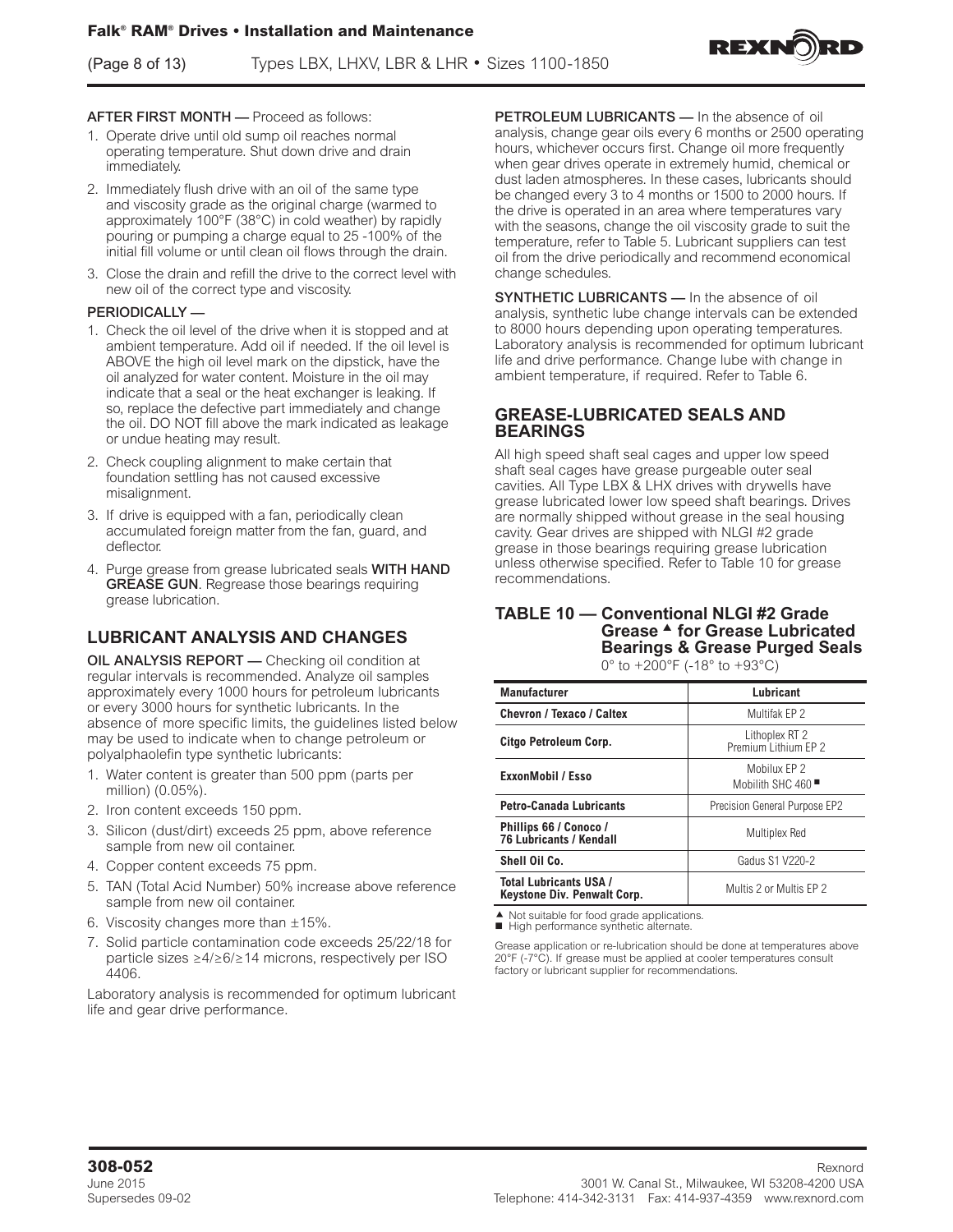



Types LBX, LHXV, LBR & LHR • Sizes 1100-1850 (Page 9 of 13)

GREASE LUBRICATED BEARINGS — All lower low speed shaft bearings of drives with drywells are grease lubricated at the Factory. Remove pressure relief plug when greasing bearing on solid shaft extension down and hollow shaft drives. Pump grease into gearing cage until it appears at the plug. Replace pressure relief plug.

Grease bearings during oil change intervals or every 6 months or 2500 hours of operation, whichever occurs first. Refer to Table 11 for approximate grease capacities.

### **TABLE 11 — L.S. Shaft Lower Bearing Regreasing Capacity (Ounces)†**

| <b>Drive Size</b> | <b>Solid Shaft</b> | <b>Hollow</b>   |              |
|-------------------|--------------------|-----------------|--------------|
|                   | Down               | Up              | <b>Shaft</b> |
| 1100              | 12                 | 12 <sub>t</sub> | 12           |
| 1200              | 12                 | 18‡             | 12           |
| 1300              | 24                 | 18‡             | 24           |
| 1400              | 30                 | 40 <sub>‡</sub> | 30           |
| 1500              | 60                 | 40‡             | 60           |
| 1600              | 60                 | 60 <sub>‡</sub> | 60           |
| 1750              | 80                 | 80±             | 80           |
| 1850              | 80                 | 100±            | 80           |

The quantities of grease (in ounces) listed in the table are for relubrication of the bearing which have been originally packed with grease in assembly and are an approximate quide. The actual requirements are dependent upon load, speed and operating conditions and can only be determined from experience of the equipment operator.

‡ These bearings are normally oil lubricated. Quantity listed is for grease lubrication option.

GREASE LUBRICATED SEALS —The high speed shaft and upper low speed shaft seal cages are furnished with grease purgeable dual seal assemblies, which minimize the entry of contaminants and abrasive dusts into the drive. Normally, drives are shipped without grease in the seal housing cavity. The option of adding grease is the purchaser's. The use of this feature is recommended for drives operating in abrasive atmospheric conditions.

If using the grease purgeable seals, grease seals during oil change intervals. Depending upon the degree of contamination, it may be necessary to purge contaminated grease from seals more often (at least every 3 to 6 months). Slowly pump fresh grease through the seal, WITH HAND GREASE GUN, until fresh grease flows out along the shaft. Wipe off purged grease.

*CAUTION: Rapid regreasing with a power grease gun can force grease inward past the seals and interfere with oil lubrication of the high speed bearing.*

*WARNING: Greases in Table 10 contain harmful substances not allowed in the food processing industry. If grease could contaminate the product, as in the food and drug industries, the grease originally supplied with gear drive must be removed and replaced with grease listed in Table 18. Simply purging grease with grease gun will not remove all grease and cross-contamination will likely occur. Refer to gear drive assembly/disassembly instructions. Grease registered as H1 by NSF, National Sanitation Foundation, is suitable for food processing applications.*

# **STORED & INACTIVE GEAR DRIVES**

Each gear drive is protected with rust preventive that will protect parts against rust for a period of 4 months in an outdoor shelter or 12 months in a dry building after shipment from the Factory.

If a gear drive is to be stored, or is inactive after installation beyond the above periods, add Nox-Rust VCI-10<sup>4</sup> vaporphase rust inhibitor. For drives that have oil installed, add Nox-Rust VCI-10 vaper-phase rust inhibitor at the rate of 2% of sump capacity. For drives without oil, add Nox-Rust VCI-10 vapor-phase rust inhibitor at the rate of one ounce per cubic foot of internal drive space. Rotate the shafts several times by hand. Before operating, drives which have been stored or inactive must be filled to the proper level with oil meeting the specifications given in this manual. Refer to Manual 128-014 for "Start-up after Storage" instructions.

 $\blacktriangle$  Product of the Daubert Chemical Company, Chicago, Illinois.

#### Periodically inspect stored or inactive gear drives and add Nox-Rust VCI-10 every six months, or more often if necessary. Indoor dry storage is recommended.

The vented dipstick should be replaced with a plug (vented dipstick should be attached to gear drive for future use) so that the protective rust inhibiting atmosphere is sealed inside the drive. Install vented dipstick when preparing drive for operation.

*WARNING: The rust preventative oil from the factory and Nox-Rust VCI-10 are not H1 registered with the NSF (National Sanitation Foundation) as suitable for food processing applications. When Food Grade Lubricants are to be used, it is the end users responsibility to properly flush and prepare the drive for Food Grade service. Contact the lubricant manufacturer for specific information and flushing procedures.*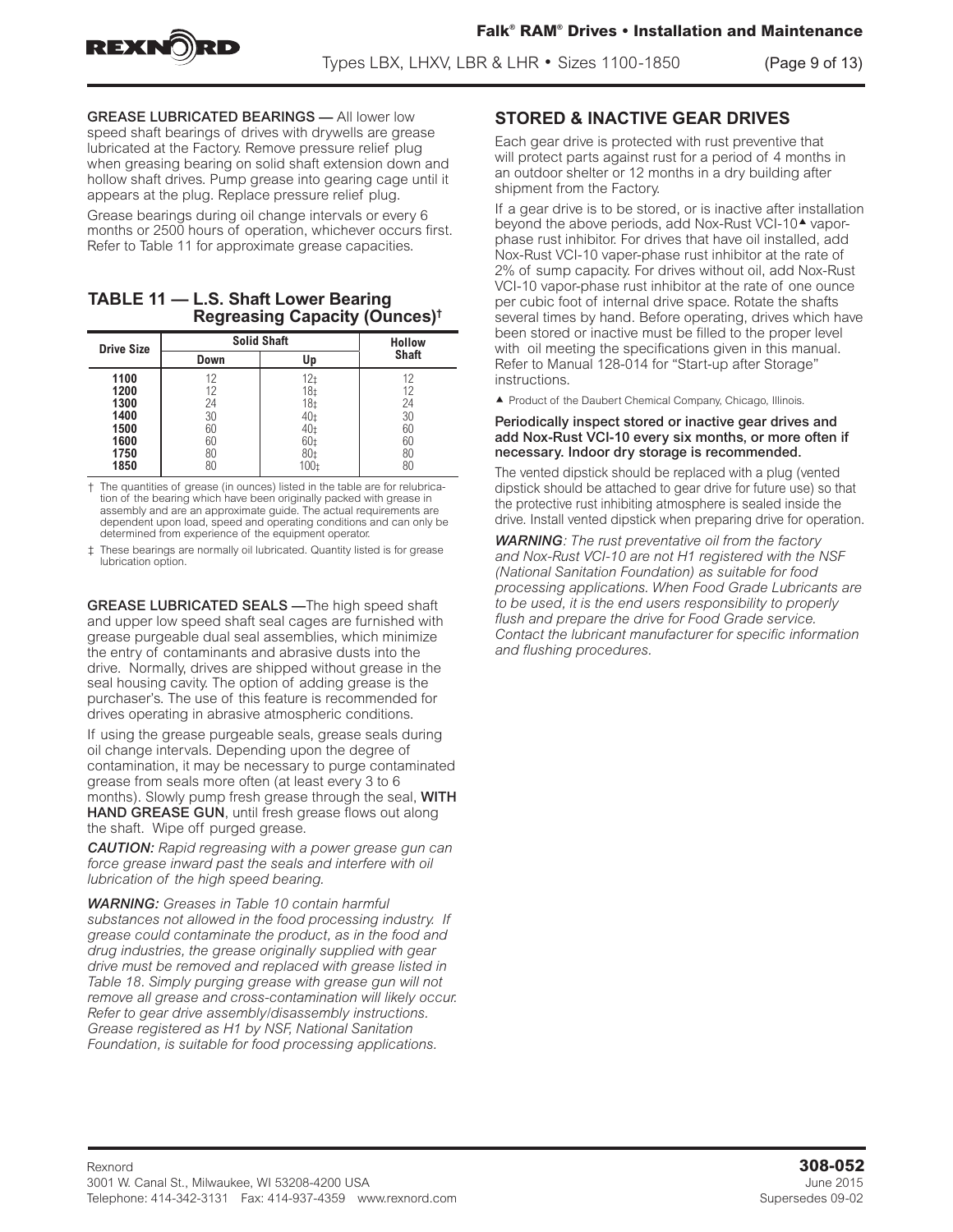(Page 10 of 13) Types LBX, LHXV, LBR & LHR • Sizes 1100-1850



# **FOOD GRADE LUBRICANTS**

Guidance for selecting petroleum-based and syntheticbased food grade lubricants are shown below in Table 12. For general lubrication guidlines, refer to the first part of the "Lubrication Recomendation" Section.

#### FOOD GRADE LUBRICANT SELECTION PROCESS

- 1. Refer to Table 13 or 14 for proper lubricant viscosity grade based on ambient temperature range.
- 2. Refer to Table 12 for summary of food grade lubricant type.
- 3. Using proper food grade lubricant table and viscosity grade, select desired lubricant manufacturer name.
- 4. Refer to Table 4 for approximate oil capacity to purchase.

### **TABLE 12 — Summary of Food Grade Lubricants and Greases**

|                                                                            | <b>Petroleum-Based</b>                 |  |  |  |
|----------------------------------------------------------------------------|----------------------------------------|--|--|--|
| R & O Inhibited<br>See Table 16A                                           | Extreme Pressure (EP)<br>See Table 16B |  |  |  |
| Synthetic Lubricant, Polyalphaolefin Type (PAO)                            |                                        |  |  |  |
| Extreme Pressure (EP)<br>R & O Inhibited<br>See Table 17B<br>See Table 17A |                                        |  |  |  |
|                                                                            | <b>Food Grade Grease</b>               |  |  |  |
|                                                                            | See Table 18                           |  |  |  |
|                                                                            |                                        |  |  |  |

#### **TABLE 13 — Viscosity Grade Recommendations For Food Grade Petroleum-Based Lubricants**

| <b>Output</b> | <b>Ambient Temperature Range</b> |                                                        |                                                                           |      |  |  |
|---------------|----------------------------------|--------------------------------------------------------|---------------------------------------------------------------------------|------|--|--|
| <b>RPM</b>    |                                  | +15 $^{\circ}$ to +60 $^{\circ}$ F<br>$(-9° to +16°C)$ | +50 $^{\circ}$ to +125 $^{\circ}$ F<br>$(+10^{\circ}$ to $+52^{\circ}$ C) |      |  |  |
|               | <b>ISO-VG</b>                    | <b>AGMA</b>                                            | <b>ISO-VG</b>                                                             | AGMA |  |  |
| Below 80      | 150                              | 4                                                      | 320                                                                       |      |  |  |
| 80 & Above    | 150                              |                                                        | 220                                                                       | h    |  |  |

OIL PUMPS — When selecting a lubricant for a gear drive equipped with an oil pump, cold temperature oil viscosity is important. Lubricant viscosity at start-up generally should not exceed 1725 cSt (8,000 SSU). When exceeding this viscosity, pump cavitation is possible, preventing oil circulation. A sump heater may be required or it may be possible to use a lower viscosity oil to minimize pump cavitation.

FOOD GRADE LUBRICANTS (TABLES 16A, 16B,

17A, 17B, & 18) — Food grade lubricants are a class of lubricants registered as H1 by NSF, National Sanitation Foundation. They contain base stock and additives which comply with Food and Drug Administration Title 21 CFR 178.3570 regulations for lubricants with incidental food contact. Base stock can be petroleum oil or different types of synthetic lubricant. Food grade lubricants are not same as biodegradable or environmentally friendly lubricants.

Rust and corrosion inhibitors used to protect gear drive during shipment are not qualified as food grade fluids. Flush out inhibitor oil before filling with food grade lubricant.

Tables 16A, 16B, 17A, 17B, & 18 list food grade lubricants that have performance properties meeting Rexnord/Falk specifications. They are not exclusive recommendations but serve as a guide for making proper lubricant selections.

CLIMATE CONDITIONS — Ambient temperature in immediate vicinity of gear drive is very important for determining viscosity grade. Table 13 provides viscosity grade selections for petroleum-based lubricants. See Table 14 for synthetic lubricants.

### **PREVENTIVE MAINTENANCE**

AFTER FIRST WEEK - Check alignment of total system and realign where necessary. Also tighten all external bolts and plugs where necessary. DO NOT readjust the internal gear or bearing settings in the drive, these were permanently set at the Factory.

OIL FILTER SERVICE - (Sizes 1100-1500, Model A) Record oil pressure at oil filter indicating gauge with drive at operating temperature, with fresh oil. Replace oil filter when oil pressure INCREASE reaches 10 psi with drive at operating temperature. Replacement filter elements (Falk Part No. 10092262, Gresen K-22002 or equivalent 30 micron) are available from Factory.

OIL FILTER SERVICE — (Sizes 1100-1500, Model B & Sizes 1600-1850, Model D) Oil filters are equipped with a visual pop-up element condition indicator. When indicator is completely red this means oil is by-passing the filter element and filter should be changed. Note, cold oil (during start-up) may by-pass the filter, but once drive comes up to operating, temperature the indicator will turn green.

### **TABLE 14 — Viscosity Grade Recommendations For Food Grade Synthetic Lubricants**

|                             | <b>Cold Climates</b> |                                                        |                      | <b>Normal Climates</b> |                             |                                     |                                     |                 |                                     |                                |
|-----------------------------|----------------------|--------------------------------------------------------|----------------------|------------------------|-----------------------------|-------------------------------------|-------------------------------------|-----------------|-------------------------------------|--------------------------------|
| <b>Output</b><br><b>RPM</b> |                      | $-30^\circ$ to +10°F<br>$(-34^\circ$ to $-12^\circ$ C) | $-15^\circ$ to +50°F | $(-26° to +10°C)$      | $0^\circ$ to +80 $^\circ$ F | $(-18^{\circ}$ to +27 $^{\circ}$ C) | +10 $^{\circ}$ to +125 $^{\circ}$ F | (–12° to +52°C) | +20 $^{\circ}$ to +125 $^{\circ}$ F | $(-7^\circ$ to +52 $^\circ$ C) |
|                             | ISO-VG               | <b>AGMA</b>                                            | ISO-VG               | AGMA                   | <b>ISO-VG</b>               | AGMA                                | <b>ISO-VG</b>                       | AGMA            | <b>ISO-VG</b>                       | <b>AGMA</b>                    |
| All                         | 32                   |                                                        | 68                   |                        | 150                         |                                     | 220                                 |                 | 320                                 |                                |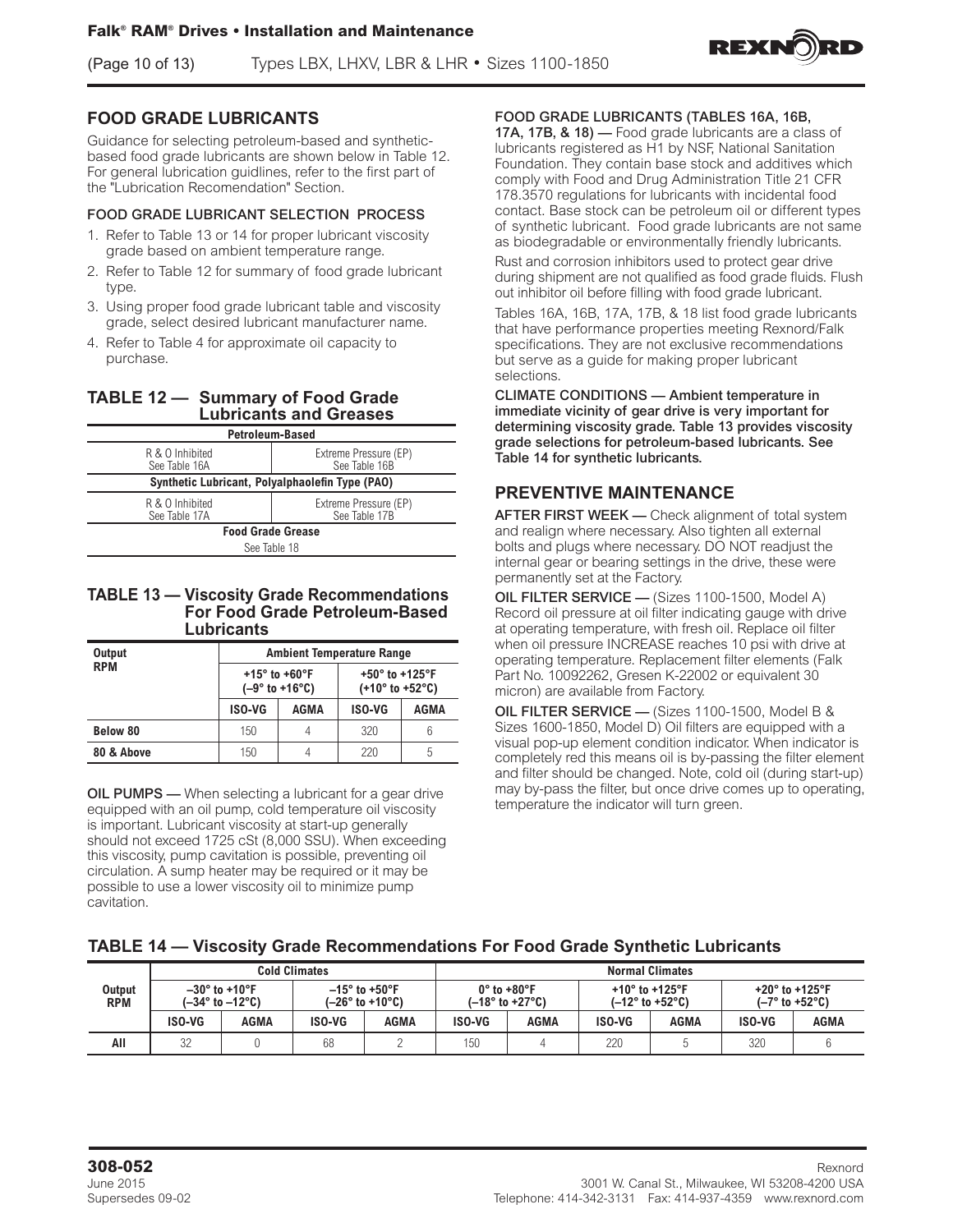

Types LBX, LHXV, LBR & LHR • Sizes 1100-1850 (Page 11 of 13)

When servicing a filter, use the following procedure:

- 1. Stop the system's power unit.
- 2. Relieve pressure in the filter line.
- 3. Rotate bowl counter-clockwise and remove.
- 4. Remove element from housing. Discard all disposable elements. These elements are not cleanable.
- 5. Place new, clean element in housing, centering it on location in the head.
- 6. Inspect bowl seal and replace if necessary.
- 7. Replace bowl. Rotate clockwise and hand tighten.

#### **TABLE 15 — Replacement Oil Filter Elements**  (Sizes 1100-1500, Model B & Sizes 1600-1850, Model D)

| <b>Drive Size</b>                                            | <b>Falk Element</b><br>Part No.                                                              | <b>Parker Element</b><br>Part No.                                                    |  |  |  |  |
|--------------------------------------------------------------|----------------------------------------------------------------------------------------------|--------------------------------------------------------------------------------------|--|--|--|--|
| 1100<br>1200<br>1300<br>1400<br>1500<br>1600<br>1750<br>1850 | 10094464<br>10094464<br>10094465<br>10094465<br>10094465<br>10094466<br>10094466<br>10094466 | 9303700<br>9303700<br>930100Q<br>9301000<br>9301000<br>930119Q<br>930119Q<br>930119Q |  |  |  |  |

#### AFTER FIRST MONTH — Proceed as follows:

- 1. Operate drive until old sump oil reaches normal operating temperature. Shut down drive and drain immediately.
- 2. Immediately flush drive with an oil of the same type and viscosity grade as the original charge (warmed to approximately 100°F (38°C) in cold weather) by rapidly pouring or pumping a charge equal to 25 -100% of the initial fill volume or until clean oil flows through the drain.
- 3. Close the drain and refill the drive to the correct level with new oil of the correct type and viscosity.

#### PERIODICALLY —

- 1. Check the oil level of the drive when it is stopped and at ambient temperature. Add oil if needed. If the oil level is ABOVE the high oil level mark on the dipstick, have the oil analyzed for water content. Moisture in the oil may indicate that a seal or the heat exchanger is leaking. If so, replace the defective part immediately and change the oil. DO NOT fill above the mark indicated as leakage or undue heating may result.
- 2. Check coupling alignment to make certain that foundation settling has not caused excessive misalignment.
- 3. If drive is equipped with a fan, periodically clean accumulated foreign matter from the fan, guard, and deflector.
- 4. Purge grease from grease lubricated seals WITH HAND **GREASE GUN**. Regrease those bearings requiring grease lubrication.

# **LUBRICANT ANALYSIS AND CHANGES**

OIL ANALYSIS REPORT (FOOD GRADE) — Checking oil condition at regular intervals is recommended. Analyze oil samples approximately every 1000 hours for food grade petroleum lubricants or every 3000 hours for food grade synthetic lubricants. In the absence of more specific limits, the guidelines listed below may be used to indicate when to change food grade lubricants:

- 1. Water content is greater than 500 ppm (parts per million) (0.05%).
- 2. Iron content exceeds 150 ppm.
- 3. Silicon (dust/dirt) exceeds 25 ppm, above reference sample from new oil container.
- 4. Copper content exceeds 75 ppm.
- 5. TAN (Total Acid Number) 50% increase above reference sample from new oil container.
- 6. Viscosity changes more than  $\pm 15\%$ .
- 7. Solid particle contamination code exceeds 25/22/18 for particle sizes ≥4/≥6/≥14 microns, respectively per ISO 4406.

#### **TABLE 16A — Food Grade Petroleum-Based R & O (Rust & Oxidation) Inhibited Lubricants – NSF (National Sanitation Foundation) H1 Registered** Maximum operating temperature of lubricants 200°F (93°C)

| <b>ISO Viscosity Grade</b>  | 150                     | 220                     | 320                     |
|-----------------------------|-------------------------|-------------------------|-------------------------|
| <b>AGMA Viscosity Grade</b> |                         |                         |                         |
| Viscosity cSt $@$ 40°C $@$  | 135-165                 | 198-242                 | 288-352                 |
| Viscosity SSU @ 100°F       | 626-765                 | 918-1122                | 1335-1632               |
| <b>Manufacturer</b>         | Lubricant Name          | <b>Lubricant Name</b>   | <b>Lubricant Name</b>   |
| Bel-Ray Company, Inc.       | No-Tox Gear Oil ISO 150 | No-Tox Gear Oil ISO 220 | No-Tox Gear Oil ISO 320 |
| <b>Kluber Lubrication</b>   | Paralig P 150           | $- - -$                 | $- - -$                 |
| Lubriplate Lubricants Co.   | Lubriplate FMO 900-AW   | Lubriplate FMO 1100-AW  | Lubriplate FMO 1700-AW  |

■ Kinematic viscosity in units of mm<sup>2</sup>/S is equivalent to cSt (centistokes)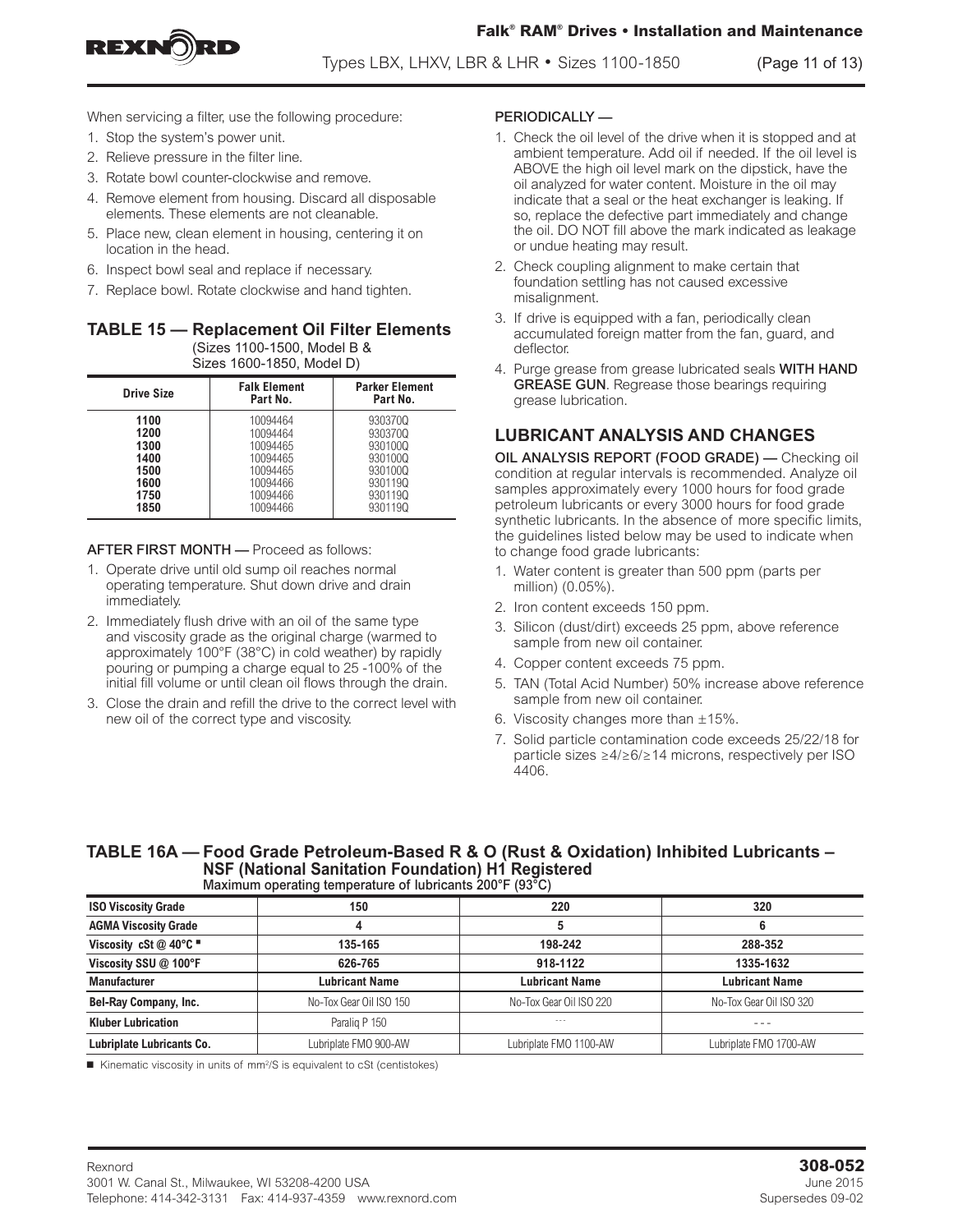# (Page 12 of 13) Types LBX, LHXV, LBR & LHR • Sizes 1100-1850

# **TABLE 16B — Food Grade Petroleum-Based EP (Extreme Pressure) Lubricants – NSF (National Sanitation Foundation) H1 Registered**<br>Maximum operating temperature of lubricants 20

| Maximum operating temperature of lubricants 200°F (93°C) |  |
|----------------------------------------------------------|--|

| $\frac{1}{2}$ . The state of the state of the state of the state of the state of $\frac{1}{2}$ |                  |                       |                       |  |  |
|------------------------------------------------------------------------------------------------|------------------|-----------------------|-----------------------|--|--|
| <b>ISO Viscosity Grade</b>                                                                     | 150              | 220                   | 320                   |  |  |
| <b>AGMA Viscosity Grade</b>                                                                    |                  |                       |                       |  |  |
| Viscosity cSt $@$ 40°C $@$                                                                     | 135-165          | 198-242               | 288-352               |  |  |
| Viscosity SSU @ 100°F                                                                          | 626-765          | 918-1122              | 1335-1632             |  |  |
| <b>Manufacturer</b>                                                                            | Lubricant Name   | <b>Lubricant Name</b> | <b>Lubricant Name</b> |  |  |
| Petro-Canada                                                                                   | Purity FG EP 150 | Purity FG EP 220      | Purity FG EP 320      |  |  |
| <b>Total Lubricants USA, Inc.</b>                                                              | Nevastane EP 150 | Nevastane EP 220      | Nevastane EP 320      |  |  |

■ Kinematic viscosity in units of mm<sup>2</sup>/S is equivalent to cSt (centistokes)

#### **TABLE 17A — Food Grade Synthetic PAO (Polyalphaolefin) R & O (Rust & Oxidation) Inhibited Lubricants – NSF (National Sanitation Foundation) H1 Registered** Maximum operating temperature of lubricants 200°F (93°C)

| <b>ISO Viscosity Grade</b>           | 32                       | 68                       | 150                       | 220                       | 320                       |
|--------------------------------------|--------------------------|--------------------------|---------------------------|---------------------------|---------------------------|
| <b>AGMA Viscosity Grade</b>          |                          |                          |                           | 5                         | 6                         |
| Viscosity cSt @ 40°C $\blacksquare$  | 28.2-35.2                | 61.2-74.8                | 135-165                   | 198-242                   | 288-352                   |
| Viscosity SSU @ 100°F                | 134-164                  | 284-347                  | 626-765                   | 918-1122                  | 1335-1632                 |
| <b>Manufacturer</b>                  | <b>Lubricant Name</b>    | <b>Lubricant Name</b>    | <b>Lubricant Name</b>     | <b>Lubricant Name</b>     | <b>Lubricant Name</b>     |
| <b>ExxonMobil</b>                    | Mobil SHC Cibus 32       | Mobil SHC Cibus 68       | Mobil SHC Cibus 150       | Mobil SHC Cibus 220       | Mobil SHC Cibus 320       |
| <b>Kluber Lubrication</b>            | Kluberoil 4 UH1 N 32     | Kluberoil 4 UH1 N 68     | Kluberoil 4 UH1 N 150     | Kluberoil 4 UH1 N 220     | Kluberoil 4 UH1 N 320     |
| <b>Lubriplate Lubricants</b><br>Co.  | Lubriplate SFGO Ultra 32 | Lubriplate SFGO Ultra 68 | Lubriplate SFGO Ultra 150 | Lubriplate SFGO Ultra 220 | Lubriplate SFGO Ultra 320 |
| <b>Total Lubricants USA,</b><br>Inc. | Nevastane SL 32          | Nevastane SL 68          | Nevastane SL 150          | Nevastane SL 220          | Nevastane SL 320          |

■ Kinematic viscosity in units of mm<sup>2</sup>/S is equivalent to cSt (centistokes)

#### **TABLE 17B — Food Grade Synthetic PAO (Polyalphaolefin) EP (Extreme Pressure) Lubricants – NSF (National Sanitation Foundation) H1 Registered** Maximum operating temperature of lubricants 200°F (93°C)

| <b>ISO Viscosity Grade</b>        | 32             | 68                    | 150                   | 220                        | 320                   |
|-----------------------------------|----------------|-----------------------|-----------------------|----------------------------|-----------------------|
| <b>AGMA Viscosity Grade</b>       |                |                       |                       |                            |                       |
| Viscosity cSt @ 40 $^{\circ}$ C = | 28.2-35.2      | 61.2-74.8             | 135-165               | 198-242                    | 288-352               |
| Viscosity SSU @ 100°F             | 134-164        | 284-347               | 626-765               | 918-1122                   | 1335-1632             |
| <b>Manufacturer</b>               | Lubricant Name | <b>Lubricant Name</b> | <b>Lubricant Name</b> | <b>Lubricant Name</b>      | <b>Lubricant Name</b> |
| Petro-Canada                      | ---            | ---                   | ---                   | Purity FG Synthetic EP 220 | ---                   |

 $\blacksquare$  Kinematic viscosity in units of mm<sup>2</sup>/S is equivalent to cSt (centistokes)

Laboratory analysis is recommended for optimum lubricant life and gear drive performance.

PETROLEUM LUBRICANTS (FOOD GRADE) — In the absence of oil analysis, change gear oils every 6 months or 2500 operating hours, whichever occurs first. Change oil more frequently when gear drives operate in extremely humid, chemical or dust laden atmospheres. In these cases, lubricants should be changed every 3 to 4 months or 1500 to 2000 hours. If the drive is operated in an area where temperatures vary with the seasons, change the oil viscosity grade to suit the temperature, refer to Table 13. Lubricant suppliers can test oil from the drive periodically and recommend economical change schedules.

SYNTHETIC LUBRICANTS (FOOD GRADE) — In the absence of oil analysis, synthetic lube change intervals can be extended to 8000 hours depending upon operating temperatures. Laboratory analysis is recommended for optimum lubricant life and drive performance. Change lube with change in ambient temperature, if required. Refer to Table 14.